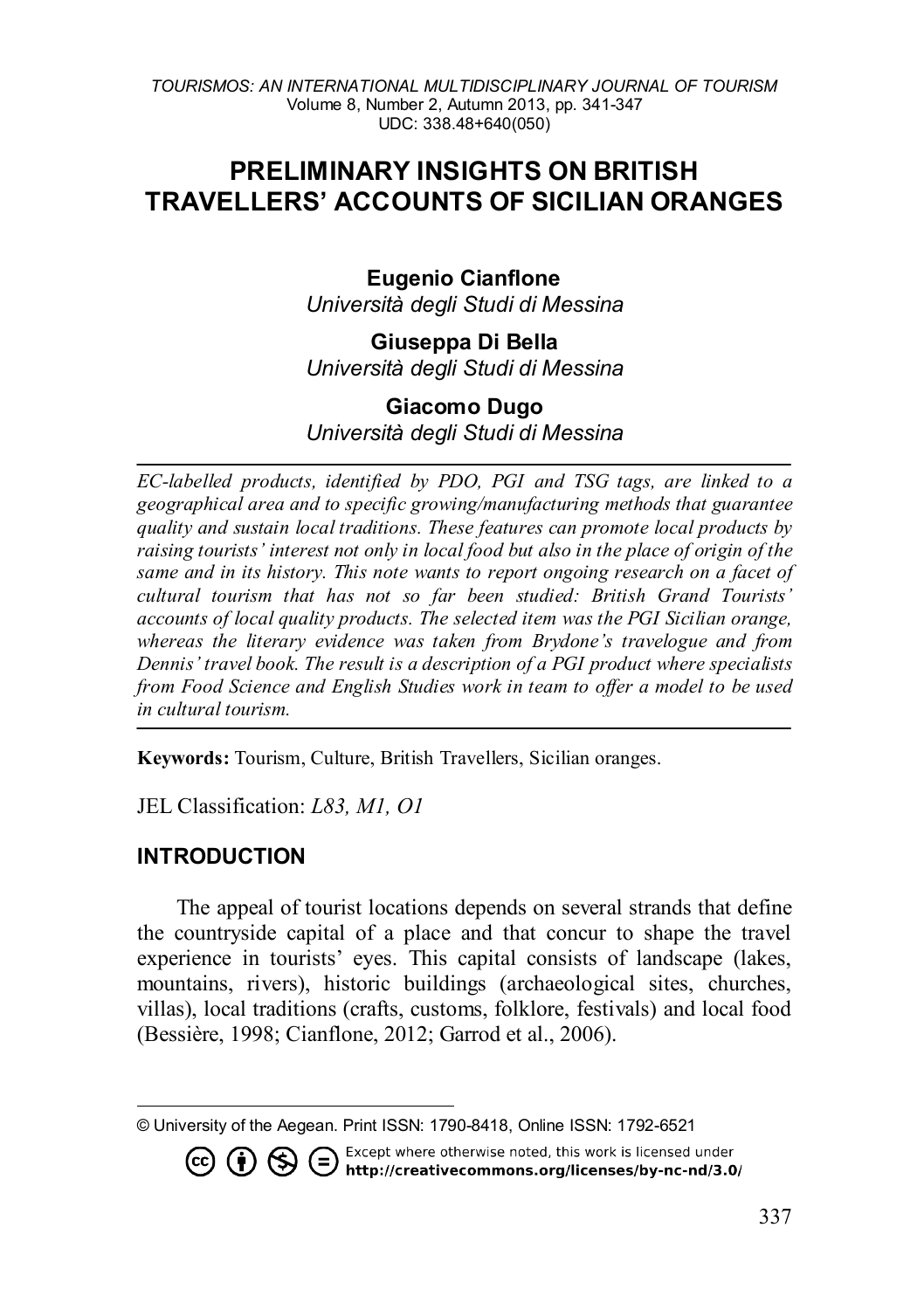Food products are increasingly being viewed as one important layer of countryside capital. Foodstuffs, in fact, are the expression of local ways of consumption and of local growing or manufacturing praxis linked to the territory and to its history. As a consequence, local food items are considered the markers of a region and an important asset in the promotional activities of a location (Bessière, 1998; Du Rand and Heath, 2006; Tregear et al., 2007; Ridvan Yurtseven and Kaya, 2011) to support the cultural identity of a place (Bowen and De Master, 2011; Mak et al., 2012).

The added value of local food to promote tourism has been acknowledged by the European Community (EC) in two ways. First of all, the EC has made rural tourism the object of specific actions aimed at promoting sustainable development in rural areas (see, for example, EC LEADER+ and EC SPRITE projects); secondly, the EC has fostered the recognition of quality food by awarding Protected Designation of Origin (PDO), Protected Geographic Indication (PGI) and Traditional Specialty Guaranteed (TSG) trademarks<sup>3</sup>.

To redress the role of local food in tourism, this note wants to discuss ongoing research to characterize the historical roots of Sicilian agricultural products and to report allusions to local food items in the travel accounts written by British travellers.

In this note preliminary findings on Sicilian PGI oranges and on evidence from two British travel accounts are reported. Oranges were selected because of the role they play in the economy of the Mediterranean island and because they are one of the iconic landmarks of the Sicilian landscape. The selected travel accounts were Brydone's (1806 Edition) and Dennis' (1864) books. Both works, examined to extrapolate reference to this citrus fruit, were selected because in travel literature they embody the taste and the travel interests of the time (Brilli, 1995). Following the most commonly accepted distinction of travel literature (Pfister, 1996) into travelogues and travel books, Brydone's work, can be considered the typical "travelogue", that is an account where autobiographical descriptions of the countries object of the tour are presented to readers, while Dennis' book can be seen as the typical travel guide since it embodies the answers to the requests of the then emerging mass tourism.

## **SICILIAN ORANGES**

Citrus fruits are extensively grown in Italy, mainly in the Southern part of the country (Campania, Apulia, Basilicata, Calabria, Sicily,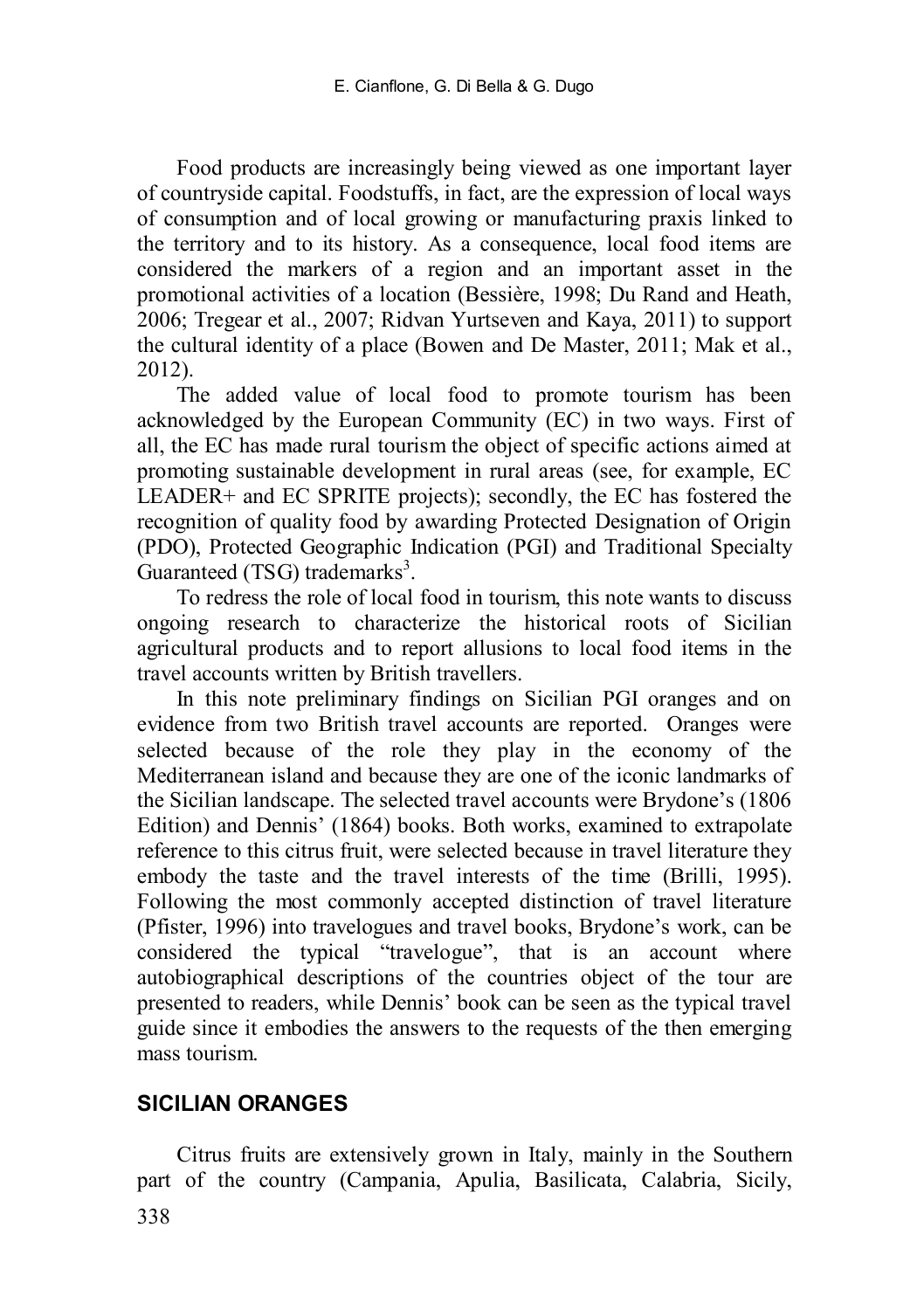Sardinia). Among the citrus fruit family, four play a leading role in the Sicilian economy: oranges, lemons, clementines and mandarins.

Sicilian oranges [*Citrus sinensis* (*L.*) *Osbek*] are classified as red, blond and navel. Red ones, also called blood oranges because of the reddish color of the rind and of the pulp, are a peculiar outcome of the Sicilian climate that intervenes in the production of anthocyanins, watersoluble pigments of the flavonoid family, responsible for the reddish colour.

Orange growing in Sicily contributes, together with vineyards and olive trees, to shape the rural image of the island, where 100.000 hectares are devoted to citrus fruit growing. Within the substantial Sicilian citrus production, oranges occupy the main niche, and play a leading role in the economy of the island as they, harvested from December to mid-June, are widely employed by the manufacturing industry (Caccioni, 2008). Today Sicilian oranges face the competition from other Mediterranean countries. For this reason, Sicilian oranges are object of promotional initiatives such as the awarding of the PGI label and the implementation of Europeanfunded programmes (*Programme of Rural Development* 2007-*2013*) to enhance the image of the product's international competitiveness and to support the implementation of gastronomic routes such as the "Via dell'Arancia Rossa" [the Blood Orange Road] (Caccioni, 2008).

From a nutritional point of view oranges are rich in antioxidants (ascorbic and hydrossicynnamic acid, flavonoids, esperidin, narirutin and ferulic, cumaric, caffeic and sinapic acids), minerals (calcium, potassium, phosphorus, magnesium, iron and selenium) and vitamins (A, C, B1, B2 and PP). Epidemiological studies have shown how orange consumption boosts health benefits in a low caloric content. The manifold nutritional benefits of fresh orange intake range from the antioxidant to the antianaemic and to the antibacterial action; from the anti-tumoral effect to hypocholesterolizing and hypoglycemic properties.

Some beneficial effects are known in popular culture and orange consumption has long been recommended to stimulate the digestion, while orange intake is recommended to pregnant women for calcium intake and to strengthen hair and nails. The fruit is also employed as a beauty treatment or to extract essential oils used in perfumes.

In the food industry Sicilian oranges are used for the production of squashes and to make liqueurs. In gastronomy they are extensively employed in several recipes, such as salads, sweets and cakes.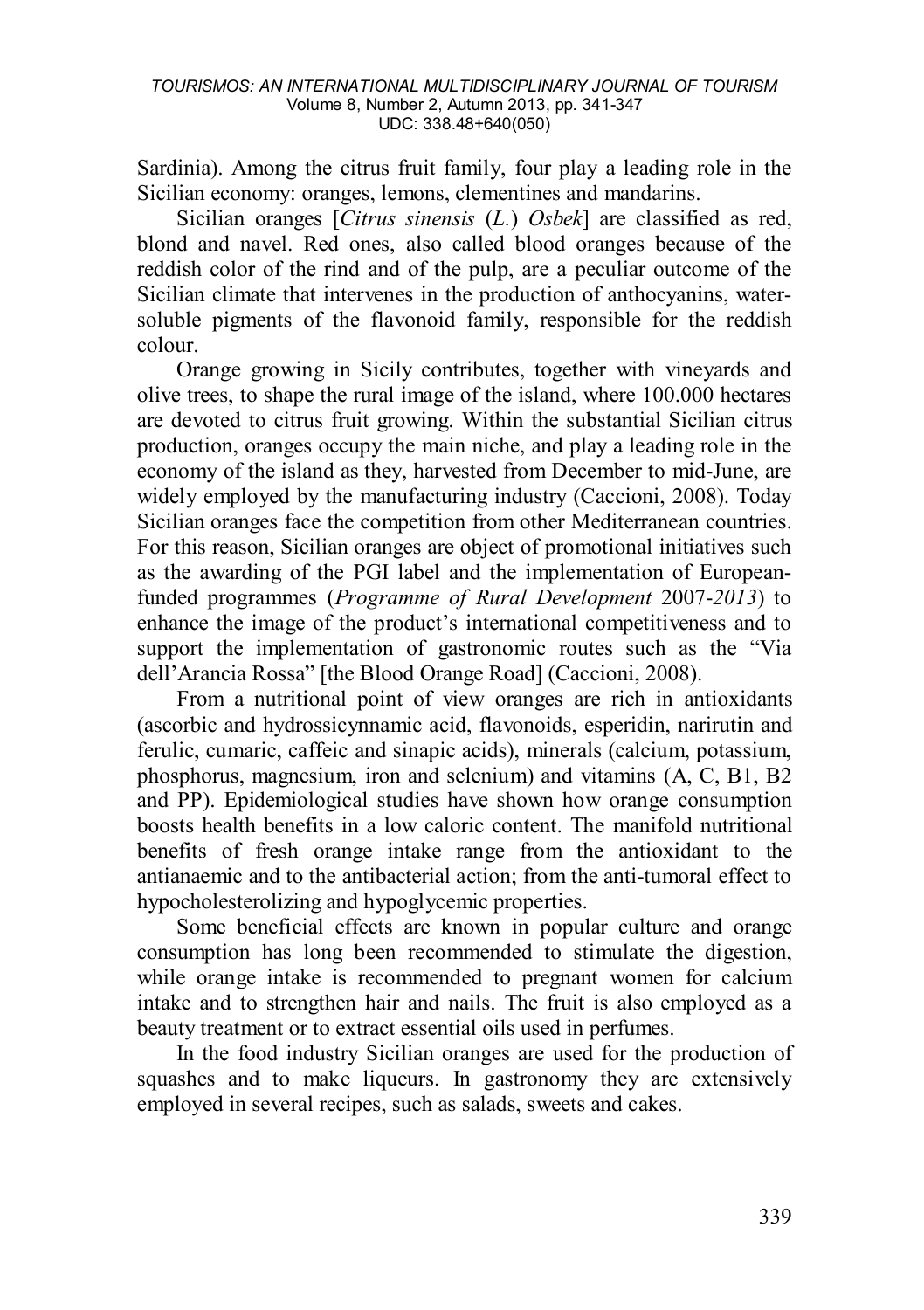### **SICILIAN ORANGES IN BRITISH TRAVELLERS' ACCOUNTS**

The history of travel to Italy has a long tradition. In the middle ages travellers were pilgrims and churchmen *en route* to the Holy Land or to places of worship. In the age of Humanism and of the Renaissance, voyagers were students interested in attending Italian universities in pursue of the new ideas of classic scholarship. After the breach with Rome a different traveller crossed the Alps. He did not travel for religious or cultural matters; he roamed the peninsula to refine his education (Cianflone, 2012).

In the complex web of travelling circuits, Sicily was rarely included in the tour till the second half of the eighteenth century. As a consequence, few Britons headed to this country (Chaney, 1998). The main objection to travelling south of Naples was the lack of convenient means of transport and of lodgings, and the presence of banditti (Chaney, 1998; Towner, 1985). The eighteenth century visitors to the island traced routes and itineraries that were later followed by others. These travellers went south looking for archaeological sites and volcanic eruptions. As a consequence, they were interested in describing Sicilian ancient temples and ancient theatres or the volcanic phenomena of mount Aetna and of mount Stromboli, rather than paying attention to oranges. When direct reference was made, orange orchards were considered part of the landscape and little notice was given to the fruits' description.

In Brydone's travelogue, (1806 edition), a book in the form of letters sent to a friend, for example, the romantic taste of nature is well expressed. In this travel account, archaeological ruins are described in details, together with facts concerning local customs. Oranges were part of the countryside and reference to this fruit added a picturesque note to the scenery, as the quotation on the outskirts of Monreale (near Palermo) clearly shows (Brydone, 1806: 208):

*The valley at the foot of the mountain is rich and beautiful. It appears one continued orange-garden for many miles and exhibits an elegant piece of scenery*.

From mid-1850, as a result of railway and steam-boat facilities that paved the way to mass-tourism, a different traveller visited Sicily. This traveller did not belong to the *virtuoso/connoisseur* type exemplified by Brydone. He, ancestor of the modern package tourists, wanted to be informed on the main features of a country, namely the geography of the place, archaeological and architectural buildings, and, for the first time in travel literature, the agricultural products. To meet the needs of this novel type of traveller, the travel guide was the right piece of literature.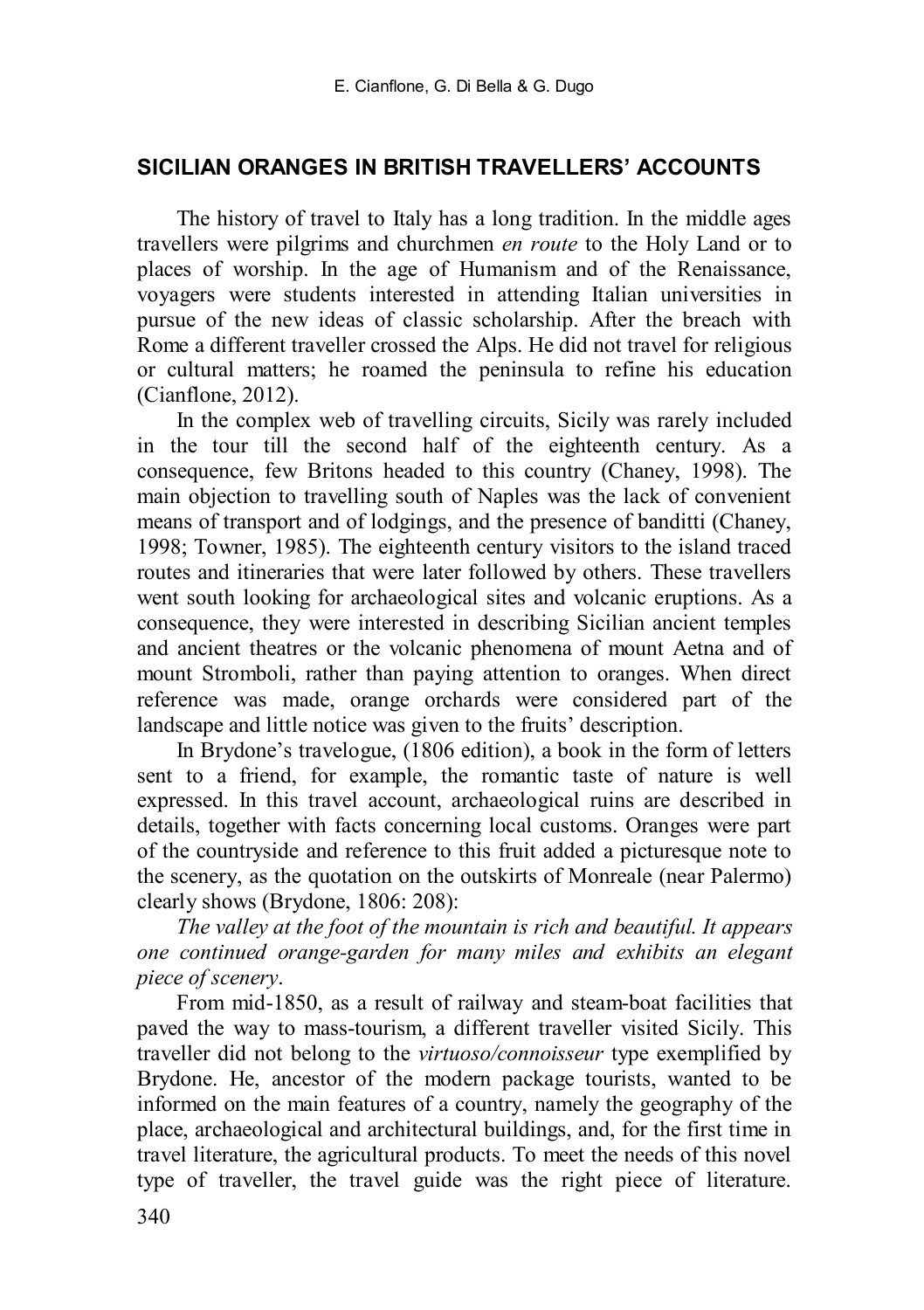#### *TOURISMOS: AN INTERNATIONAL MULTIDISCIPLINARY JOURNAL OF TOURISM* Volume 8, Number 2, Autumn 2013, pp. 341-347 UDC: 338.48+640(050)

Therefore, the description given by Dennis (1864: xxviii) exemplifies the new trend in tourism. In this book, in fact, tourists are informed about local geography, about roads, about monuments and buildings, and about agricultural products, such as corn, wines and several fruits, citrus fruits included. In the section dealing with oranges, the fruits are classified according to the different cultivars available on the island, namely Blood or Maltese, as it was currently called in the past, and Seville orange, and reference to the average number of fruits yielded by a single tree and on packaging details.

An interesting information is found in the quotation below (1864: xxviii):

*The choice fruits only are exported; these are gathered with great care, wrapped in paper manufactured for the purpose, and packed in light boxes containing each 20 or 30 dozens*.

This short paragraph is important to define the historical roots of PGI oranges since it should be seen as the earliest reference to the packaging details that are part of the product specifications and of the notes of transport outlined by European regulations to make PGI–labeled orange identification easier.

### **CONCLUSION**

The data discussed in this note, although of a preliminary type, concur to stress the historical roots of a typical Sicilian fruit: oranges. Findings can be used in cultural and gastronomic tourism to define the history of Sicilian oranges, thus re-calling the collective historical memories of a society (Bessière, 1998) in which the British travellers may have their share.

Further studies will extend the information by using a wider corpus, obtained from the match of available travel literature with historical and sociological information, to build a multi-faceted perspective of the Sicilian typical foodstuff.

## **ENDNOTES**

- 1. This note is based on a poster presented at *ChimAlSi\_2012*, the 9<sup>th</sup> Italian Congress of Food Chemistry, Ischia (Italy), June 03-07, 2012.
- 2. Although all authors conceived and approved the final paper, G. Di Bella and G. Dugo are responsible for the section entitled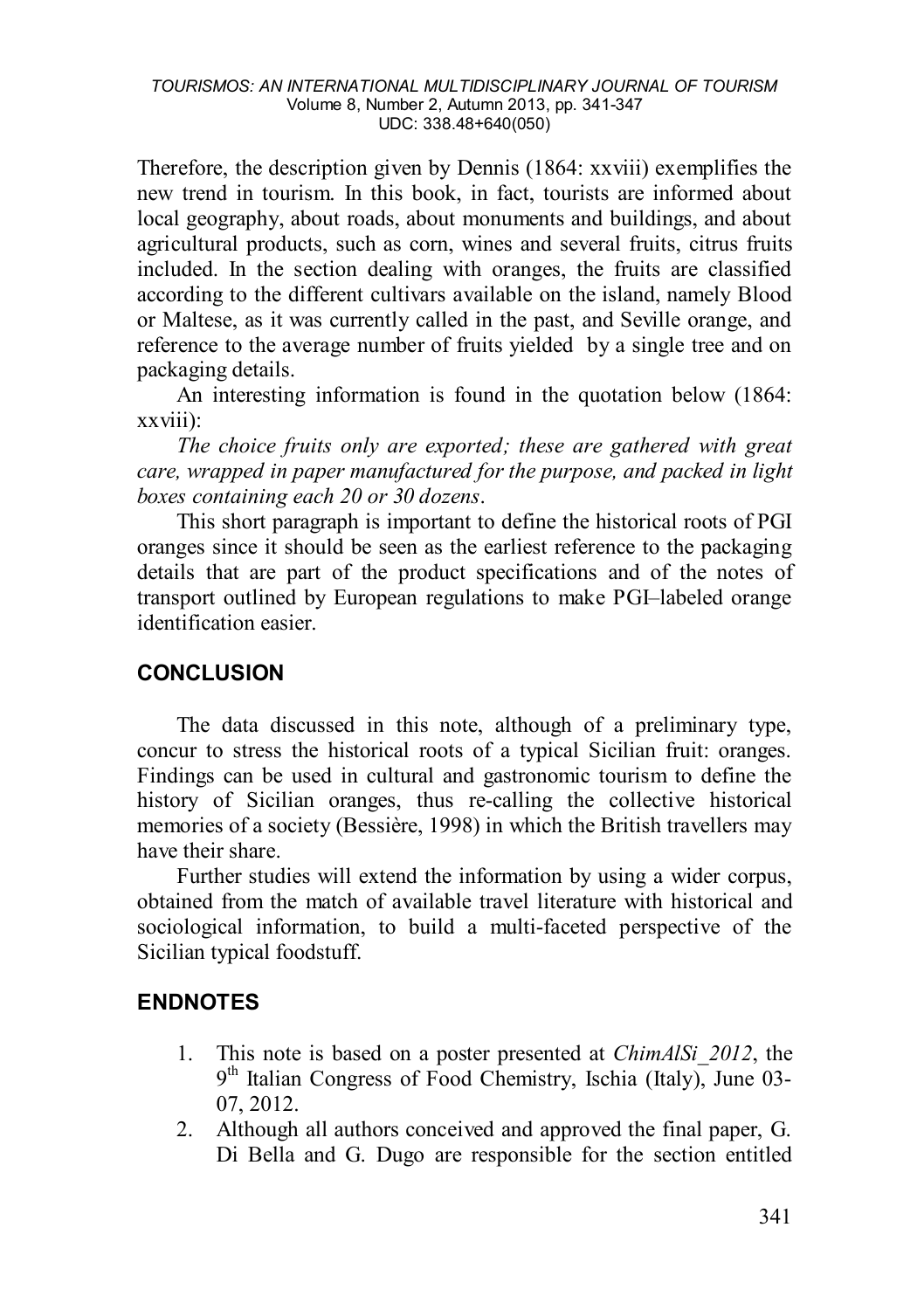*Sicilian Oranges*, whereas E. Cianflone is responsible for the remaining sections.

3. PDO labels those items produced, processed and prepared within a particular geographical environment that have characteristics exclusive to the area of production, natural and human factors included; PGI marks those products bearing the name of a particular geographical area, which are produced, processed or prepared in at least one of the different productive stages within that area, and which show certain qualities attributable to the same; TSG refers to the traditional character of a foodstuff or agricultural product by either its composition or by means of its production, rather than to its origin (Council Regulation No 2081/1992 on the Protection of Geographical Indications and Designations of Origin for Agricultural Products and Foodstuffs).

### **REFERENCES**

- Bessière, J. (1998). Local development and heritage: traditional food and cuisine as tourist attractions in rural areas. *Sociologia Ruralis*, Vol. 38, No.1, pp.21-34.
- Brilli, A. (1995). *Quando viaggiare era un'arte: il romanzo del Grand Tour*. Bologna, Il Mulino.
- Bowen, S. & De Master, K. (2011). New rural livelihoods or museums of production? Quality food initiatives in practice. *Journal of Rural Studies*, Vol. 27, No.1, pp.73-82.
- Brydone, P. (1806). *A Tour through Malta and Sicily in a Series of Letters to William Beckford*. London,Cadell & Davies.
- Caccioni, D. (2008). *Agrumi di Sicilia, Sicilian Citrus Fruits*. Cisano Bergamasco, F.lli Pozzoni.
- Cianflone, E. (2012). Historical roots of quality products: A seventeenth century description of Mortadella di Bologna. *AlmaTourism*, Vol. 3, No.6, pp.91- 98.
- Chaney, E. (1998). *The Evolution of the Grand Tour: Anglo-Italian cultural Relations since the Renaissance*. London, Frank Cass.
- Dennis, G. (1864). *A Handbook for Travellers in Sicily*. London, J. Murray.
- Du Rand, G.E. & Heath, E. (2006). Towards a Framework for Food Tourism as an Element of Destination Marketing. *Current Issues in Tourism*, Vol. 9, No.3, pp.206-23.
- Garrod, B., Wornell, R. & Youell, R. (2006). Re-conceptualising rural resources as countryside capital: The case of rural tourism. *Journal of Rural Studies*, Vol. 22, No.1, pp.117-128.